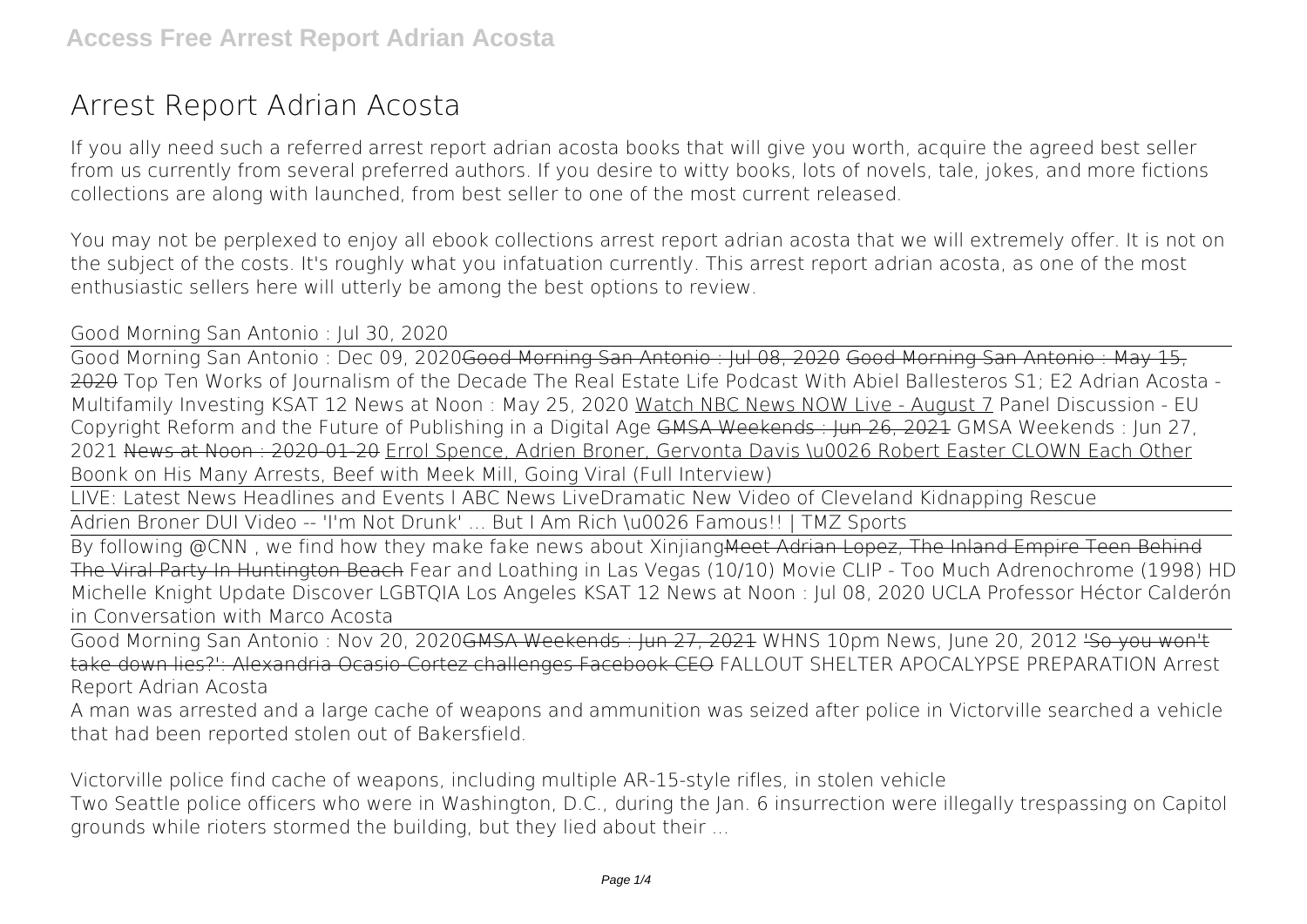## **Access Free Arrest Report Adrian Acosta**

*Report: 2 Seattle police officers broke law during DC riots*

Police reports filed in Lowell District Court quote ... "When the shooting stopped, he heard tires squealing and realized that Adrian was down in the roadway, and had been shot.

*Teenagers from Dracut and Lowell charged with murder* It started with a 17-year-old from the Inland Empire planning a birthday bash in Huntington Beach. He sent the announcement on TikTok. Load Error And just like that ...

*'Adrian's kickback': How a teen's TikTok birthday invite ended in arrests, clashes at beach* Hamilton County Criminal Court Clerk Vince Dean completed the County Officials Certificate Training Program (COCTP), and has achieved the designation of Certified Public Administrator. ... (click for ...

*Latest Hamilton County Arrest Report*

A Montclair man was arrested Wednesday in connection with vandalism that happened during the so-called "Adrian's Kickback" beach party that turned into chaos in Huntington Beach in May.

*Cristian Martinez Arrested For Allegedly Vandalizing Police Car At Huntington Beach TikTok Bash* Adrian Jerome Shaw, 23, Eufaula—domestic violence-simple assault-family, resisting arrest, and attempting to elude a police officer Shatilah Washington, 36, Eufaula—domestic violence-simple ...

*Eufaula Police arrest report*

Spain called on Cuba Tuesday to release a journalist who was detained in Havana while covering the biggest demonstrations in the communist country for decades. Camila Acosta, 28, who works for the ...

*Spanish Daily 'Highly Concerned' About Reporter's Arrest in Cuba* Police charged Adrian Delgado, 19 ... According to a police report, officers patrolling near Washington and Ayer streets on Monday noticed a 2007 Nissan Murano without a front license plate ...

*Police: Stop leads to arrest*

"I certainly think it raises more questions than it answers," Acosta said, and noted the report's claim that "the Park Police cleared the park with the purpose of setting up this fence ...

*Jim Acosta Rips IG Who Did Report on Bible Photo Op: 'Auditioning to be Inspector General at Mar-a-Lago'* The White House was telling us "Oh we didn't use tear gas" - the DC police were using tear gas.' Acosta also noted that the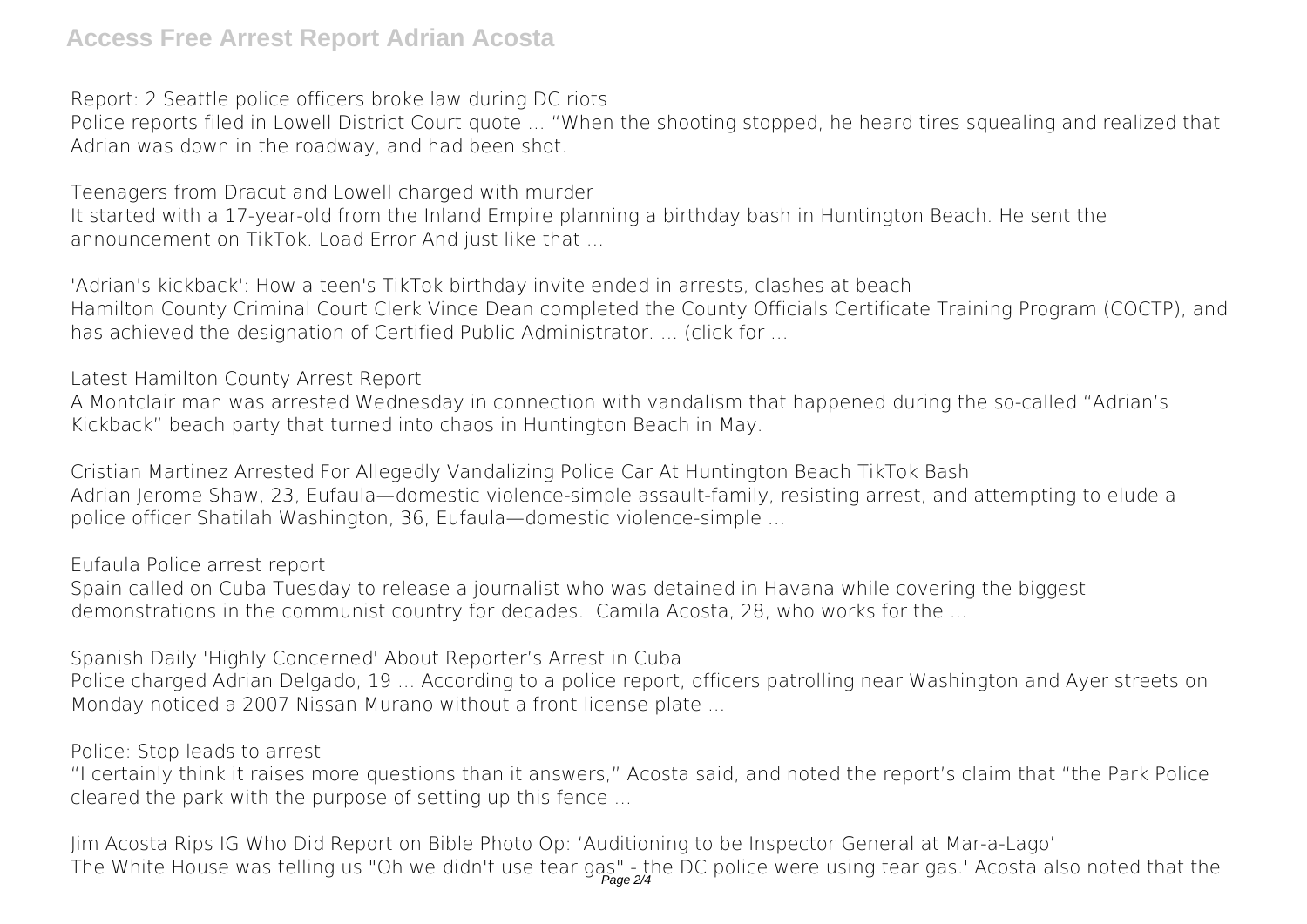IG report didn't include interviews with key sources, saying ...

*Jim Acosta accuses IG of 'whitewash' over report clearing Trump of teargassing protesters* The following people were booked into the Jackson County jail during the latest available ... trespass property other than structure or conveyance. Adrian Graham, 36, 3112 Wonder Road, Marianna ...

*Police roundup*

LENAWEE COUNTY, Mich. (WLNS) – Michigan State Police have arrested 33-year-old Christopher George Maurer of Adrian in connection to the murder of Jessica Marie Fox. Fox was reported missing on ...

*Michigan State Police arrest suspect in Adrian murder case*

Adrian police are seeking help to identify a man who tried to break into a bank in early June. The man pictured allegedly attempted to kick in the front door of the County National Bank on S.

*Man attempts to kick in front door of Adrian bank; police need help identifying him* Adrian Renard Hardin was arrested ... charge and a warrant was issued for his arrest by Hillsborough County sheriffs, according to superior court records. Nashua police arrested Hardin on June ...

*Manchester Man Arrested On Stolen Firearm Charges In Merrimack*

ADRIAN, Mich. — More details are emerging from a June 9 shooting incident in Lenawee County's Raisin Township. Police were dispatched to the 2000 block of Laberdee Road on a report of shots fired.

*Police: June 9 shooting incident in Lenawee County appears to be murder-suicide* Adrian Sequra is the suspected shooter in an armed robbery that left one man dead near 83rd Avenue and West Indian School Road on Tuesday in Phoenix, according to court records. Phoenix police ...

*Police arrest man in connection with fatal drug robbery in west Phoenix*

Pfc. Adrian Besancon of the North Charleston Police Department responded to a report of a vehicle on fire after crashing into another vehicle. Pfc. Adrian Besancon, seen here in dashcam footage, runs ...

*Police officers rescue injured woman from burning vehicle in North Charleston*

Two Seattle police officers who were in Washington, D.C., during the Jan. 6 insurrection were illegally trespassing on Capitol grounds while rioters stormed the building, but they lied about their ...